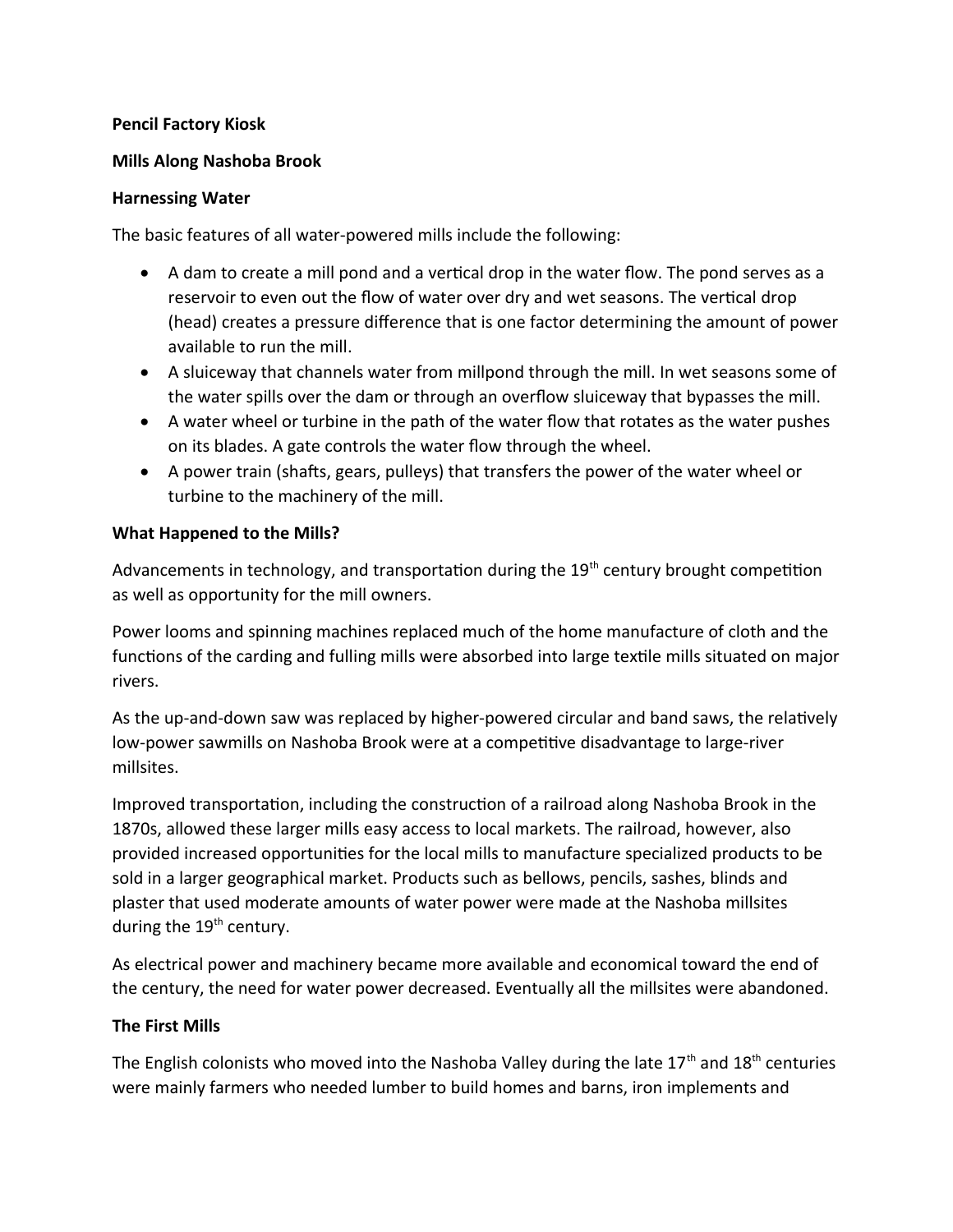hardware for home and farm, milled grain to feed their livestock and to make bread for themselves, and cloth from which to make clothes. To meet these needs, some of them took advantage of the Nashoba Brook watershed by constructing water-powered sawmills, forges, gristmills, and fulling mills and became part-time or full-time millers. In the early 19<sup>th</sup> century, a carding mill for preparing wool and cotton was established.

# **Types of Early Mills**

- Gristmills were used to grind grain grown by local farmers. A large vertical water wheel turned a horizontal circular grindstone on top of a similar stationary stone. Grain placed between the stones could be ground finely for making bread or coarsely animal feed.
- Sawmills were used to cut logs into lumber. A vertical saw was moved up and down by the power from a small-diameter, fast-turning water wheel that sounded like a bird as it turned (hence the name 'flutter' wheel). The same wheel powered a carriage on which the log was mounted to drive the log into the moving saw.
- Fulling mills were used to finish home-woven cloth. The cloth was placed in a tub along with detergent water and beaten with water-powered hammers to rid the cloth of excess oils and make the fibers more compact or fuller.
- Carding mills were used to prepare wool or cotton. The materials passed between rollers with fine-wire teeth to make the fibers straighter and more uniform in preparation for spinning into yarn. The name 'carding' originated from the hand-held cards used in the home.
- Forges were used to process iron. Water power was used to work the bellows that supplied air to the furnaces used in these processes. Water also powered a large hammer that formed wrought iron bars. In some mills, these wrought iron bars were further processed by water-powered rolling and slitting machinery.

*Site 1: A gristmill and sawmill were operated here in the 1730s by Thomas Wheeler, Jr. and later owned by Gershom Davies and his descendants. In 1811, a gristmill and sawmill at this site were assessed to John Hayward, Jr. and Phineas Wheeler and later to their descendants. From 1868 through 1890, Francis Robbins was assessed for "sawmill, 2 shops and wheels, water power." In the early 20th century, the property was assessed to his son Spoffard Robbins, a wood turner, but water power was not specified, perhaps because it was no longer used.*

*Site 2: In the 1820s, a gristmill, fulling the mill, and carding factory were owned by Uriah Foster and Jeremiah Hosmer. In the 1830s, Eben Wood had a pencil factory here (see other panel).*

*Site 3: Ebenezer Davis, Jr. built a mill here in 1848 which was used at various times for the manufacture of bellows, pencils and sashes and blinds for windows. The pencil works continued until 1888 under the ownership of Lewis Ball, then Martha Ball, and finally Henry Smith.*

*Site 4: John Barker built a forge here in 1728 equipped with "a trip hammer and other implements and conveniences for working in iron." In the 1790s a sawmill was established by*